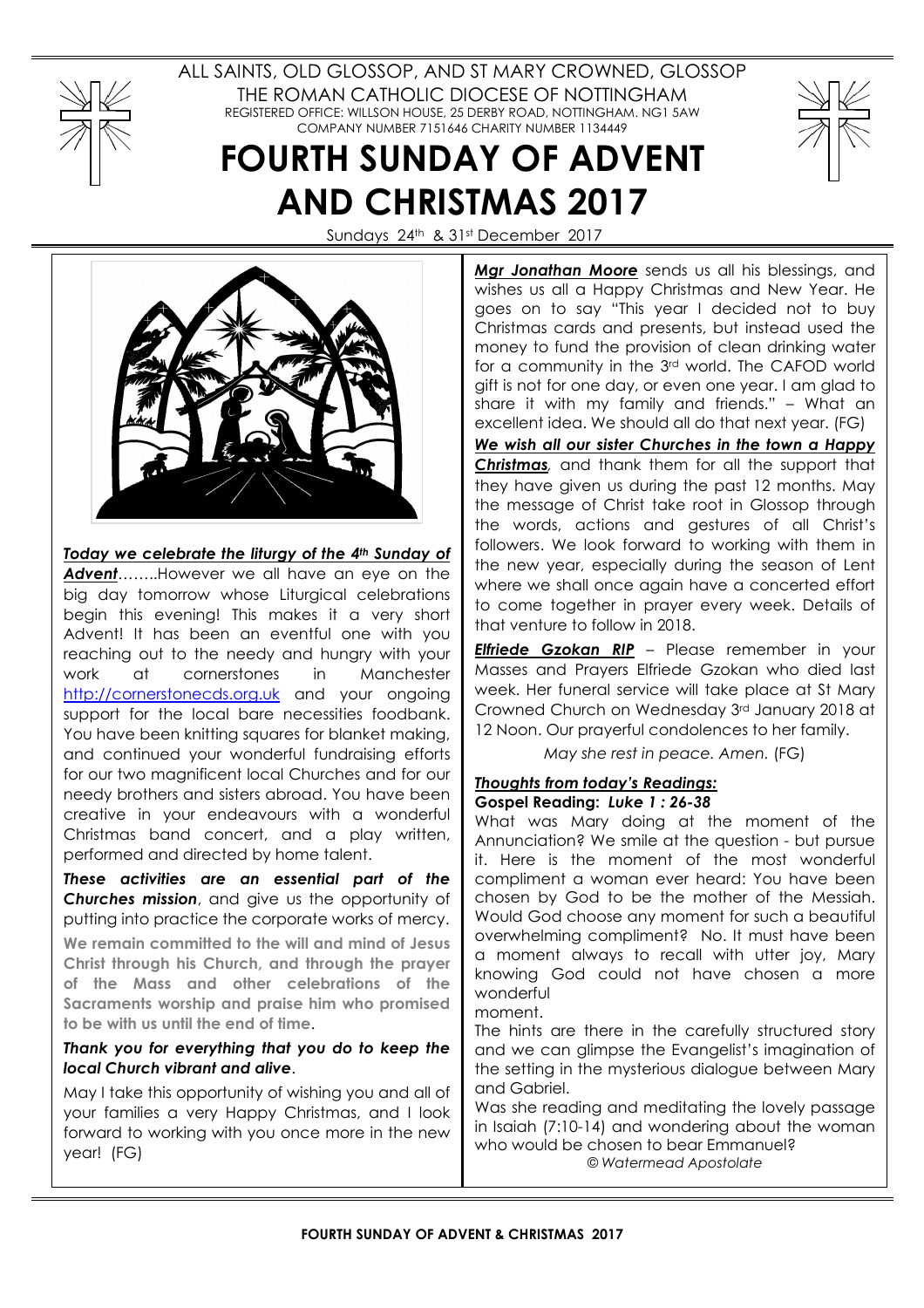Postal address Royle House, Church St, Glossop, Derbyshire, SK13 7RJ **Parish Clergy** Fr Gregory Tobin PP Tel: 01457 852113<br>**Postal address** Royle House, Church St, Glossop, Derb Parish Newsletter Editor Sub-Editor Maddy Brown Website www.alossopcatholics.com

| Our offerings last week:                                                                                                                                                                                                                                                          |         |                                                                                                                                                          |         |         | <u> Parish Retreat Follow Up:</u>                                                                                                                                                                                                                                                   |  |  |
|-----------------------------------------------------------------------------------------------------------------------------------------------------------------------------------------------------------------------------------------------------------------------------------|---------|----------------------------------------------------------------------------------------------------------------------------------------------------------|---------|---------|-------------------------------------------------------------------------------------------------------------------------------------------------------------------------------------------------------------------------------------------------------------------------------------|--|--|
|                                                                                                                                                                                                                                                                                   | Loose   | <b>Envelopes</b>                                                                                                                                         | S/O     | Total   | The next meeting will be on <b>Friday 12<sup>th</sup> January at</b>                                                                                                                                                                                                                |  |  |
| All Saints                                                                                                                                                                                                                                                                        | £110.88 | £234.65                                                                                                                                                  | £120.00 | £465.53 | 7.30pm in St Mary's Parish Hall.                                                                                                                                                                                                                                                    |  |  |
| St Mary's                                                                                                                                                                                                                                                                         | £151.22 | £220.40                                                                                                                                                  | £261.00 | £632.62 | At the last meeting we followed Session Four on DVD                                                                                                                                                                                                                                 |  |  |
| Thank you for your generosity.                                                                                                                                                                                                                                                    |         |                                                                                                                                                          |         |         | "Unwrapping God's Gift".                                                                                                                                                                                                                                                            |  |  |
| Parish Rotas: Weekend of 30th / 31st December                                                                                                                                                                                                                                     |         |                                                                                                                                                          |         |         | After Christmas we will complete the Programme by                                                                                                                                                                                                                                   |  |  |
| Sacristans: All Saints, 6pm Chris & Anna, 11am Chris;                                                                                                                                                                                                                             |         |                                                                                                                                                          |         |         | following the final two Sessions on the DVD, "A Personal<br>Pentecost" and "Living In The Spirit".                                                                                                                                                                                  |  |  |
| St Mary's, Liz;                                                                                                                                                                                                                                                                   |         |                                                                                                                                                          |         |         |                                                                                                                                                                                                                                                                                     |  |  |
| <b>Welcomers:</b> All Saints, 6pm TBA, 11am TBA;                                                                                                                                                                                                                                  |         |                                                                                                                                                          |         |         | The Sessions are open to anyone who would like to                                                                                                                                                                                                                                   |  |  |
| St Mary's, Jean McM & Chris P;                                                                                                                                                                                                                                                    |         |                                                                                                                                                          |         |         | All are welcome.<br>attend.                                                                                                                                                                                                                                                         |  |  |
| Ministers: All Saints, 6pm Eileen & Geetha, 11am<br>Maddie & Peter B; St Mary's, TBA;                                                                                                                                                                                             |         |                                                                                                                                                          |         |         | <b>CORNERSTONE VOLUNTEERS and DONATIONS.</b>                                                                                                                                                                                                                                        |  |  |
|                                                                                                                                                                                                                                                                                   |         | <b>Readers:</b> All Saints, 6pm Peter B, 11am John T;<br>St Mary's, Margaret, Liz & David B;<br><b>Bidding Prayers:</b> Peter G (following week - Jim T) |         |         | We have just completed another week of evening<br>support at Cornerstone. One of our parishioners summed it<br>up beautifully "a really fantastic place. Wonderful to ex-                                                                                                           |  |  |
| <b>WEEKLY COLLECTION ENVELOPES. It has been noticed</b><br>that some packs of envelopes have the wrong church<br>name on in a few of the envelopes per pack. If this is<br>the case for you, please change the church name on<br>the envelope and hand in as normal. Many thanks. |         |                                                                                                                                                          |         |         | perience the Church and love of God in action." Thank<br>you to everyone who gave their time and energy to the<br>homeless. Many thanks for your generous warm clothing<br>donations, they are greatly appreciated. Dates for<br>supporting: w/b 15 January, 12 February, 12 March. |  |  |

Confessions: St Mary's - Saturday 10.15 - 10.45am All Saints - Saturday 5.15 - 5.45pm Parish Mass Book: Sunday: Gloria p.9; Readings, p. 90; Creed p.11; Preface p. 31; Eucharistic. Prayer, p. 31

|                                                                                                                                                                   | <b>All Saints</b>                                                                   | St Mary's                                                                                                                                            |
|-------------------------------------------------------------------------------------------------------------------------------------------------------------------|-------------------------------------------------------------------------------------|------------------------------------------------------------------------------------------------------------------------------------------------------|
| 23 <sup>rd</sup><br>Saturday<br>December                                                                                                                          | 6.00 pm<br><b>Vigil Mass</b><br><b>Jimmy King</b><br><b>RIP</b>                     |                                                                                                                                                      |
| 24 <sup>th</sup><br>Sunday<br>December<br><b>Fourth Sunday of Advent</b><br>Eucharistic Prayer No 4<br>(Violet)<br>The Nativity of the Lord, Solemnity<br>(White) | $11.00 \text{ cm}$<br>Mass<br><b>Timothy Greenhalgh RIP</b>                         | $9.30 \text{ cm}$<br>Mass<br>Bernard O'Hare RIP<br>5.30 pm<br>Carols<br>$6.00 \text{ pm}$<br><b>Vigil Christmas Mass</b><br>People of the Parish     |
| 25 <sup>th</sup><br>Monday<br>December<br>The Nativity of the Lord, Solemnity<br>(White)                                                                          | $11.00$ am<br><b>Mass</b><br>Howard Mellor, Anthony Mellor, and<br>Kevin Fallon RIP |                                                                                                                                                      |
| 26 <sup>th</sup><br>December<br>Tuesday                                                                                                                           |                                                                                     | No Service Today                                                                                                                                     |
| 27 <sup>th</sup><br>Wednesday<br>December<br>St John, Apostle & Evangelist (White)                                                                                | Mass<br>$10.00 \text{ cm}$<br>Paul Buczko<br>RIP                                    |                                                                                                                                                      |
| 28 <sup>th</sup><br>December<br><b>Thursday</b><br>The Holy Innocents, Martyrs<br>(Red)                                                                           |                                                                                     | 10.00 am<br><b>Mass</b><br>Theo & Alice Burton RIP                                                                                                   |
| 29th<br>Friday<br>December<br>St Thomas of Canterbury, Bishop &<br>Martyr; Patron of Pastoral Clergy in<br><b>England &amp; Wales</b><br>(Red)                    | $10.00$ am<br>Service of Word and Holy Communion                                    |                                                                                                                                                      |
| 30 <sup>th</sup><br>Saturday<br>December<br>Sixth Day within the Octave of the<br>Nativity of the Lord<br>(White)                                                 | 6.00 pm<br><b>Vigil Mass</b><br>Hugh Madden RIP                                     | $10.00 \text{ cm}$<br><b>Exposition/Confessions</b><br><b>Benediction</b><br>10.45 am<br>$11.00 \text{ cm}$<br><b>Mass</b><br>Margaret Learmouth RIP |
| 31st<br>Sunday<br>December<br>The Holy Family of Jesus, Mary &<br>Joseph, Feast<br>(White)<br>Christmas Eucharistic Prayer                                        | $11.00$ am<br><b>Mass</b><br>People of the Parish                                   | $9.30$ am<br><b>Mass</b><br>Violet Longson - Christmas Blessing                                                                                      |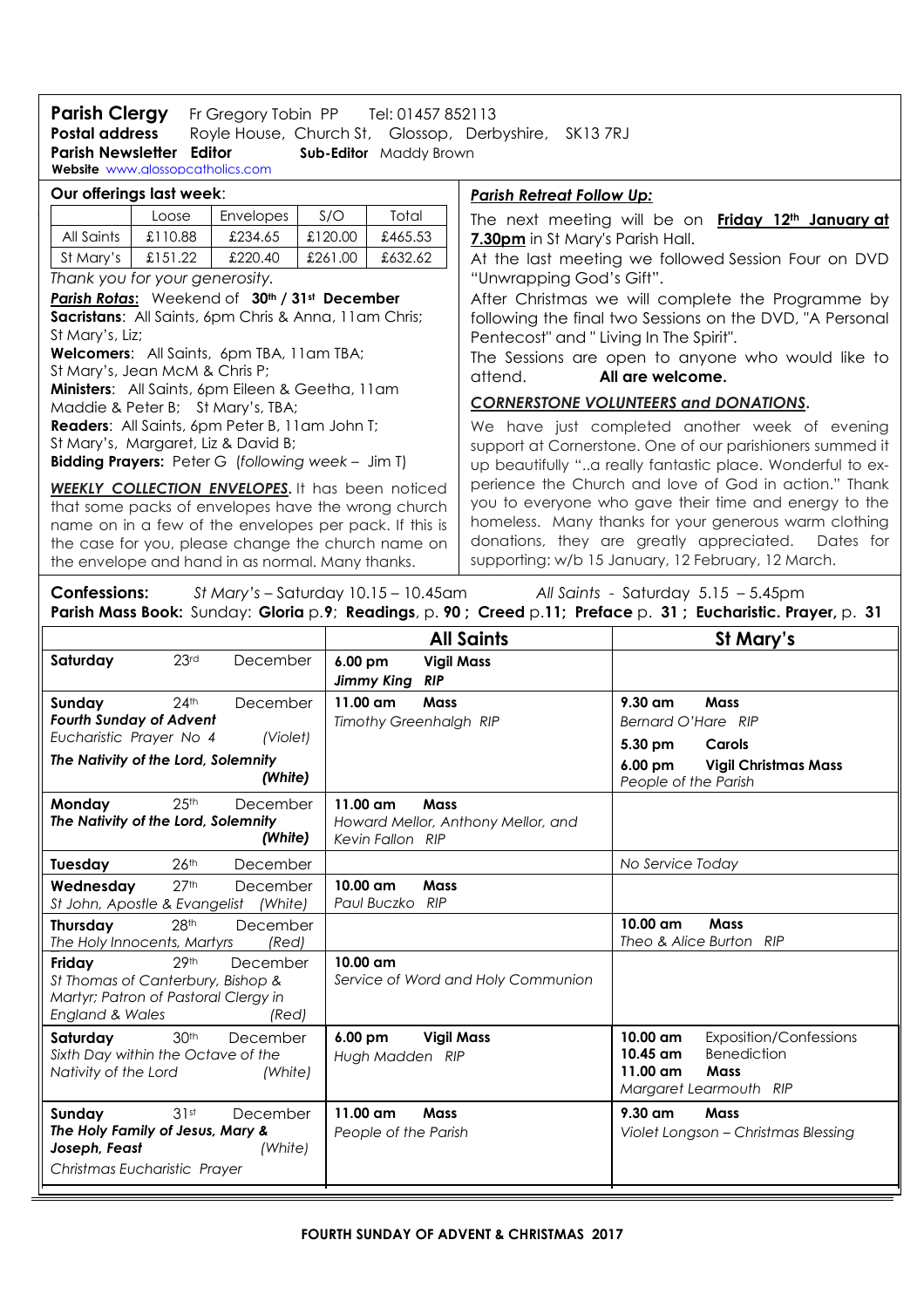

A happy and peaceful peucepu<br>Christmas to all our parishioners

# Thoughts on our Christmas Gospel Reading Lk 2:1-20 "There was no room for them"

Jesus is born in extreme poverty. It is not just a matter of the material destitution of his family. It is much more than this. He is born far from the village where his parents live, far from the love of relatives and friends, far from the comfort of the paternal home, even though poor. He is born among strangers who do not care for him and only offer a manger for his birth.

We see here the great mystery of the incarnation. Paul will say, "he was rich, but he became poor for your sake, to make you rich out of his poverty" (2 Cor 8:9). The prologue of John's Gospel affirms that although it is through him that the world came to be, Jesus, the Word made flesh, "he came to his own domain, and his own people did not accept him" (Jn 1:11). It is this drama that marks the whole of Jesus' life, coming to its culmination in the absolute rejection at the proceedings before Pilate (see Jn 18:28-19:16). In the final analysis, it is the drama of God who reveals himself and gives himself constantly to humanity and is so often rejected.

## A sign to be deciphered

However, it must be said that it was not easy for his contemporaries to recognise Jesus. It is never easy for anyone, not even today, to recognise him for what he really is. Only God's revelation can unveil his mystery (see for example Jn 5:37; 6:45). In the story of his birth, the aim of the angelic message is precisely that of revealing his mystery.

In fact, our text is made up of three parts. In vv. 1-7 we have the fact of the birth of Jesus in a clear context. It is the birth of a boy like so many other boys. Verses 8-14 tell us about the message by an angel and the vision of angels who sing. It is God's revelation (see v.15) that allows us to discover in the "sign" of "a child wrapped in swaddling clothes and lying in a manger" (v. 12) "Christ the Lord" (v.11). In the last part (vv. 15-20), we come across various reactions to the revelation of the mystery. When the sign that God offers is received with humility, it marks the beginning of a journey of faith towards him who reveals himself.



# A Poem for Reflection - Behold I Stand

When the night is deep with the sense of Christmas And expectancy hangs heavy on every breath Behold I stand at the door and knock

When the floor is knee deep in discarded wrapping paper

And the new books are open at page one And the new toys are already broken Behold I stand at the door and knock.

When the family is squashed elbow to elbow around the table And the furious rush for food is over

And the only word that can describe the feeling is FULL

Behold I stand at the door and knock

And when Christmas is over and the television is silent For the first time in two days And who sent which card to whom is forgotten until next year Behold I stand at the door

And when the nation has finished celebrating Christmas without Christ A birthday without a birth The coming of a Kingdom without a King And when I am Forgotten; Despised; Rejected; Crucified Behold I stand.

Author Unknown